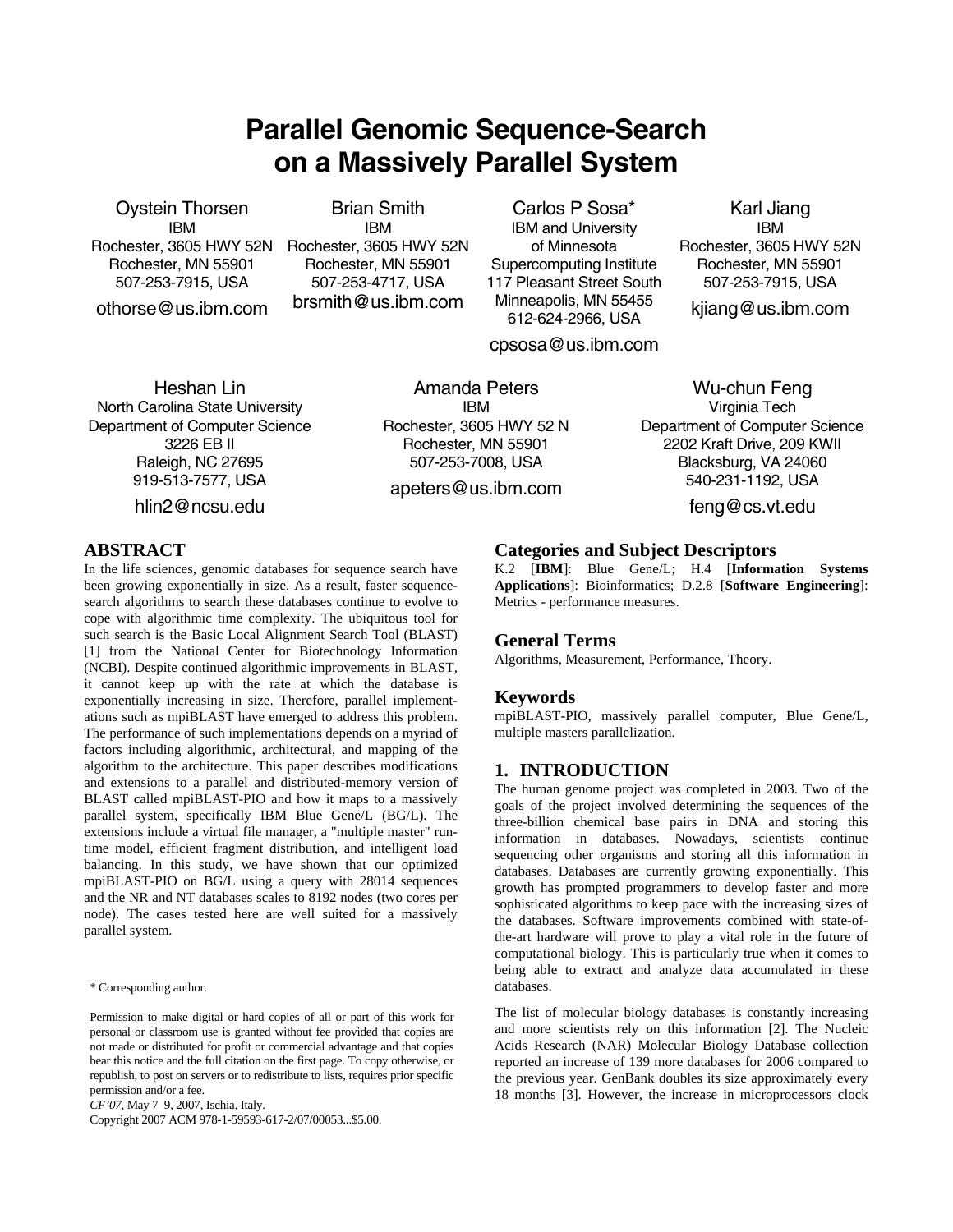speed is not changing at the same rate [4]. Therefore, scientists try to leverage the use of multiple processors.

One of the most popular programs to search databases is BLAST [1,5]. It is extensively used worldwide and its popularity is due to its powerful, flexible and fast implementation. BLAST relies on a heuristic algorithm to identify local alignments [1].

The demand for programs that can help analyze all this data will continue to increase. Carrying out, for example, database searches and sequence alignment tend to be not only computationally intensive but I/O demanding [6,7]. This becomes apparent as the size of the query and database increase [4,6,7]. Single BLAST searches can be performed in a matter of seconds or minutes. However, a recent study carried out a search of the NT database with the same NT database as a query have illustrated how much of a daunting task this may turn out to be [6,7]. Clearly, as data continues to grow, so does the need for software optimized for highly parallel systems that can leverage thousands of processors either on a grid [7] or on a massively parallel system [8].

# **2. Other Related Work**

# **2.1 Shared-Memory Parallelization**

To perform database searches in a shared-memory environment, BLAST carries out memory-mapped I/O via mmap [9]. The advantage of memory-mapped I/O is that a file on disk gets mapped into a buffer in memory that corresponds to bytes in the file [9]. Symmetric multi-processor (SMP) machines with larger memories can fully utilize all the available memory to store the database.

In this scheme, each query sequence is compared against the entire database shared in memory. This step can be parallelized using multi-threading on an SMP. The parallel BLAST algorithm divides the database in sections that are allocated to different threads [4,10]. Given the amount of memory on a local node on a massively parallel machine, a different approach is required. Especially since mmap is not supported as part of the BG/L operating system [11].

# **2.2 Distributed-Memory Parallelization**

Two of the authors in this study have previously shown that one of the key ideas in parallelizing BLAST on distributed-memory machines relies on database fragmentation (or pre-distribution) [6,7]. Depending on the parallelization scheme, different fragments of the query will search the entire database on different nodes or the entire query will search fragments of the database on different nodes [12]. This process may be implemented within three levels of parallelism. Fine grained, medium grained, coarse grained [6,7,12]. Each level of parallelism might be better suited for a particular architecture [12].

The need for running BLAST on distributed memory machines led to the creation of mpiBLAST and subsequent versions [13,14]. This distributed-memory version uses the message passing interface (MPI) [15] and the parallelization is based on a master/worker scheme as described in refs. [6,7,13,14]. This approach has been divided into a "master-writing" implementation where the master is the focal point and coordinates not only all the information received from the workers but I/O as well [6]. Although this approach has certain advantages, it is not well suited for massively parallel machines since the master becomes

the bottleneck as more nodes are added to finish the task sooner [8].

The second approach is to let the workers carry out their own I/O. There are two ways to perform this task: the "worker-writing" approach via collective I/O or individual I/O [6]. The latter has been shown to be more efficient [6].

A recent study has reported on an implementation called ScalaBLAST. This new parallelization makes use of the Global Arrays toolkit [16] to distribute the database to remote nodes on the system, combined with a "worker-writing" scheme [17].

Other approaches include specialized hardware for sequence alignment [18,19] as well as a high-throughput approach via a central client that parses sequences to run in parallel [20,21]

# **2.3 Our Contribution**

In this study, we describe our efforts in optimizing mpiBLAST-PIO for a massively parallel system. Our approach relies on eliminating I/O by shifting the location of the database from disk to compute node memory. We also implement the multiple masters scheme previously reported [8]. The rest of the paper is organized as follows: the next section describes the hardware and software that was utilized in this study. Next, we describe our parallel implementation for massively parallel machines. Performance results and discussion provide information about scalability and relates the performance to some of the parallelization techniques utilized in this work. Finally we present a conclusions section.

# **3. System Overview**

# **3.1 Hardware**

We have previously described BG/L in detail [11]. However, some of the architectural features are relevant for this study. We briefly summarize some of the key components of BG/L in this section, which are shown in Fig. 1. The smallest component is the *chip*. This first component is illustrated in Figure 1. The BG/L basic block is a PowerPC 440 dual-core processor (one node). Each processor core runs at a frequency of 700 MHz and each processor core can perform four floating-point operations per cycle, giving a theoretical peak performance of 5.6 Gflops/chip. The chip constitutes the compute node [11]. *This is what we refer to in this work as nodes*.

Next is the *compute card* shown in Figure 1. Two compute nodes attached to a processor card along with memory (RAM) create a compute card (two nodes). The amount of RAM per card is 2 GB (1 GB per compute node) [11]. The *I/O card* is next. This card is physically very similar to the compute card, however, the I/O card has integrated Ethernet enabled for communication with the outside world [11]. *The I/O cards and compute cards are all plugged into a node card or node board.* There are two rows of eight compute cards on the node card and 0, 1, or 2 I/O cards depending on the I/O configuration [11]. A *midplane* consists of 16 compute cards stacked in a rack. A *rack* holds two midplanes, for a total of 32 node cards or 1024 compute nodes illustrated in Figure 1. The largest system currently produced is made of 64 racks for a total of 65536 compute nodes [11].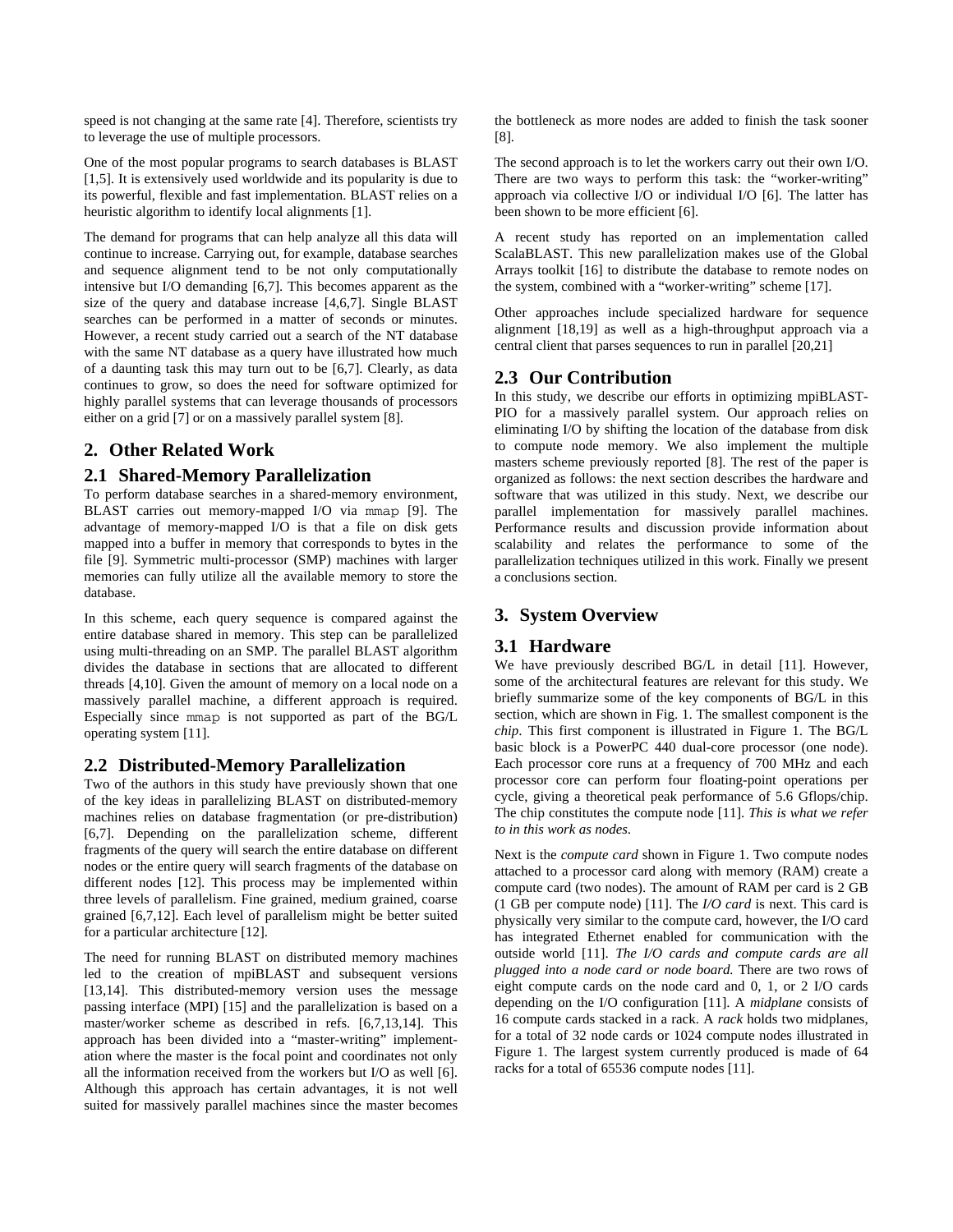

**Figure 1. Copyright IBM Corp. 2004. Blue Gene/L components. Courtesy of International Business Machines Corporation. Unauthorized use not permitted. Image obtained from Ref. [11].** 

Finally, the compute nodes may be configured at boot time in one of following ways: the first way is the virtual node mode (VN). This configuration uses both processors separately, running a different process of the user's application on each processor with half the RAM assigned to each processor. The second way is Coprocessor node mode (CO). This configuration uses the secondary processor as an offload coprocessor for processing the I/O of the main processor [11]. In this study, we only used the CO mode to take advantage of all the physical memory available per node.

### **3.2 Software**

mpiBLAST is an open-source parallelization of BLAST that uses MPI [13]. One of the key features of the initial parallelization of mpiBLAST is its ability to fragment and distribute databases.

In this study, we use the mpiBLAST 1.4-PIO program [13,14]. This version incorporates most of the functionality introduced in pioBLAST [14]. This version can perform parallel I/O via MPI I/O. It also introduces the use of "workers-write" when parallel files systems are available and the "master-write" scheme when file systems are NFS-mounted.

# **4. Massively Parallel Implementation 4.1 Storing Files in Memory**

As previously pointed out, the original BLAST version utilizes mmap to store the database in memory. Since mmap is not implemented as a part of the BG/L operating system, the application falls back on reading files directly from disk. With all nodes sharing the same file system, I/O contention severely limits the scaling of this application. To address this, we implemented a modified version of the "virtual file manager" (VFM) that was successfully used in pioBLAST which is described in ref. [14]. VFM is not only used to store the database fragments in memory, but also the query file and various temporary files. This eliminates disk I/O and allows file distribution using MPI when workers need the same file. Fragment distribution and query distribution are described in detail in sections 4.3 and 4.4.

In BLAST and mpiBLAST-PIO, there are two structures that are central when dealing with virtual files. The one most specific to virtual files is Nlm\_MemMap which contains the actual pointer to the memory location where the file is stored in memory. The second one is NlmMFILE which contains the Nlm\_MemMap object, but could also contain a file pointer if we wanted to read directly from the file.

The Nlm\_MemMap object is initialized by Nlm\_MemMapInit which normally would call mmap or return a file pointer. In the case of VFM we had to make this function allocate enough space to contain the entire file and copy the contents of the file into memory before closing the file.

The NlmMFILE object is contained within VFM and is initialized the first time the program wants to access a file. Otherwise VFM will only return a pointer to the NlmMFILE object already in memory.

# **4.2 Multiple Masters**

The biggest problem with scalability in the original implementation was that there was a lot of administration work put on the master to make the workers as efficient as possible. Since this work increased linearly with the number of workers, it would get overwhelmed and cause the workers to wait longer and longer for a response every time they wanted more work. This is pictorially described in Figure 2.



**Figure 1**. **Original implementation. "Single master to many worker nodes" communication.**

By introducing a second level of management, we could limit the number of workers for the master by creating groups of nodes containing one master for each group working on separate query sequences. So instead of doubling the number of workers, we double the number of groups whenever we doubled the number of total nodes. This ensured that the number of master nodes would scale with the number of total nodes. Currently the second level of management only contains one node (the SuperMaster) and could potentially be a bottleneck, but this node does very little work (described in section 4.5), and our benchmarks show that it can handle scalability to 8192 nodes. Figure 3 provides an overview of the steps involved in the new scheme.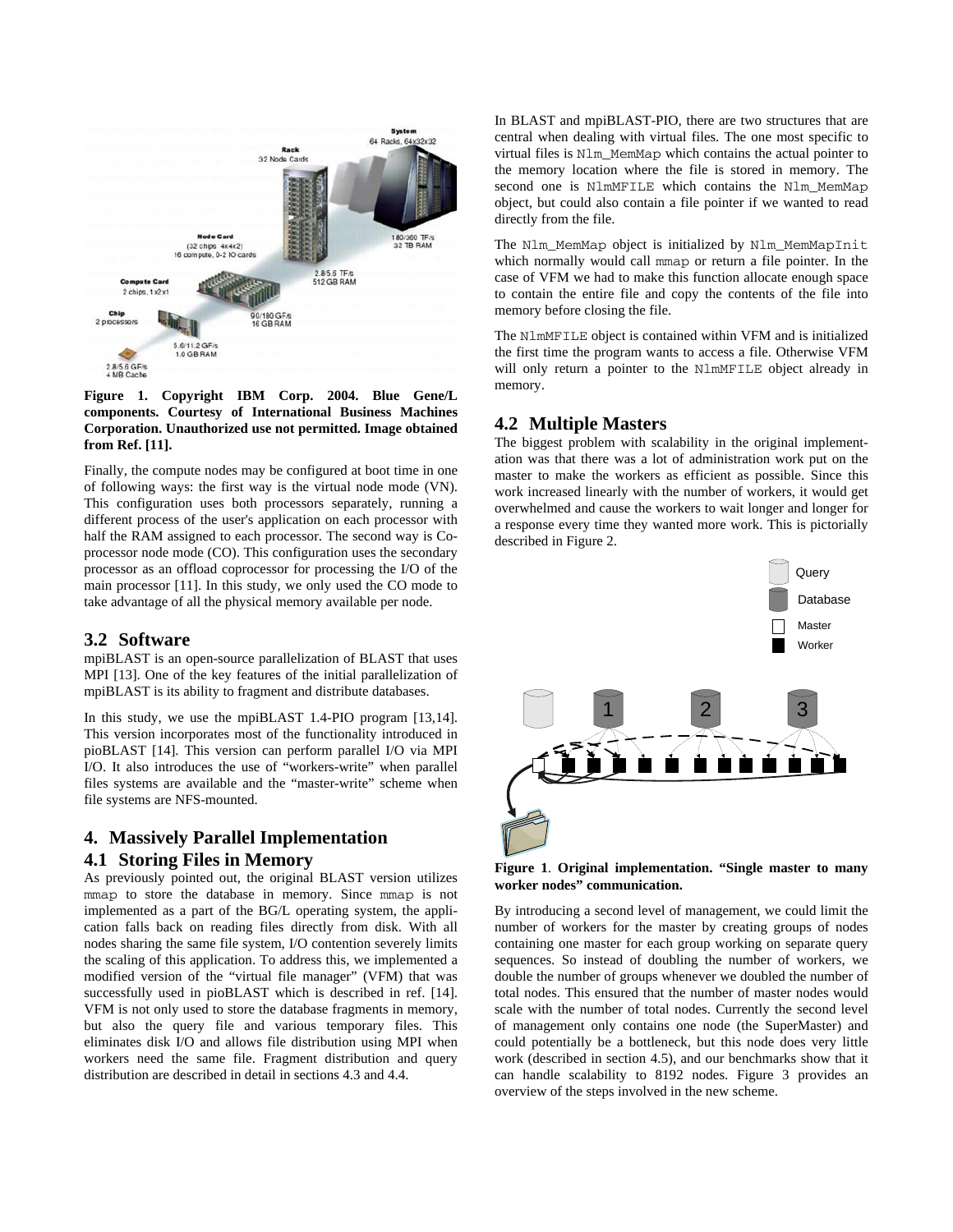The amount of work required by the master depends on multiple factors and could change depending on what query and/or database is used. When we initially tested the original version, it only scaled to 64 nodes in co-processor mode. This is similar to what has been previously reported in the literature [17]. So we selected 64 as a good group size. Since a query sequence is not split between groups, each group must contain at least one copy of each database fragment. Each group must therefore have at least enough aggregate memory to contain the entire database and each node must have at least enough memory to contain one database fragment. Figure 3a shows the creation of groups.



**Figure 3. Massively parallel implementation. a) Divide into groups, b) query fragmentation and load balancing, c) multiple outputs**

During the setup phase, the master carries out calculations such as the E-value [1] which is now divided among all masters to shorten the setup phase. All masters split the work between them before gathering the results and distributing it among all workers (Figs. 3b and 3c).

### **4.3 Fragment Distribution**

When using very few nodes, it will be faster for all of them to read their database fragments directly from disk, but due to the limited scaling of disk I/O bandwidth it will be much faster to let one node per fragment read from disk and distribute to everyone else who needs the fragment. A regular broadcast is highly optimized for speed and scalability in all MPI implementations making this new method a superior choice even on very few groups.

To maximize the use of available bandwidth for the initial read, the nodes which read from disk are spread out over all the groups (and I/O nodes). This is illustrated in Figure 3b. And if each node has more than one fragment we make sure that a node does not have to read more than one fragment from disk to allow all reads from disk to be performed concurrently.

The whole scheme is made possible with the addition of fragment communicators. For every fragment that is to be distributed, a communicator is constructed containing every node that is to receive that fragment. Calculations are made that ensure that if there are nodes that will receive more than one fragment, each node is assigned to read only a particular fragment. Also, instead of keeping a record in a file of what local fragments the node has on disk, the node instead keeps a virtual record of fragments the node is currently storing in memory. This list is broadcasted to the scheduler for scheduling purposes.

Finally, there is a parameter that represents the minimum number of times the database is duplicated over a particular group. For some query and database combinations, the number of sequences in each fragment being unevenly distributed will cause some nodes to be far ahead of the others in terms of the query sequence they are working on. By having more than one fragment on a node, this imbalance is less likely. However, in most cases this parameter has negligible effect.

# **4.4 Query Distribution**

In mpiBLAST-PIO, the master node reads the query file, counts the number of sequences and distributes them to the workers and then writes to a temporary file for each worker. In our implementation, the query file is stored as a virtual file instead of being written to file. Sequences are loaded from this virtual file instead of directly from disk. This is done using sequence loading functions within the NCBI toolkit that accepts a char pointer instead of a file pointer.

# **4.5 Load Balancing**

In general, different query sequences are normally not processed in the same amount of time due to the heuristic nature of the search algorithm and variations in sequence length. So even if the groups are given the same amount of query sequences to work on, their total run time is usually quite different. It was therefore important to be able to hold back on some of the query sequences for the groups that finish early. To do this we used a dedicated node referred to as the SuperMaster.

The SuperMaster's only job is to make sure that none of the groups finish earlier than the rest. Our benchmarks show that the best way of doing this is to distribute half of the query sequences at the beginning, and then whenever a group finishes, the SuperMaster would give it a number of new query sequences equaling the number of remaining queries divided by the number of groups. This way the SuperMaster will give out fewer and fewer query sequences every time. If there are no more query sequences left, the SuperMaster will tell the group to finish up and quit the job.

In many cases, one of the groups will be smaller than the rest (if the total number of nodes, minus one for the SuperMaster, is not a multiple of the group size) so the assigned query sequences assigned to this group must be reduced proportionally to its size.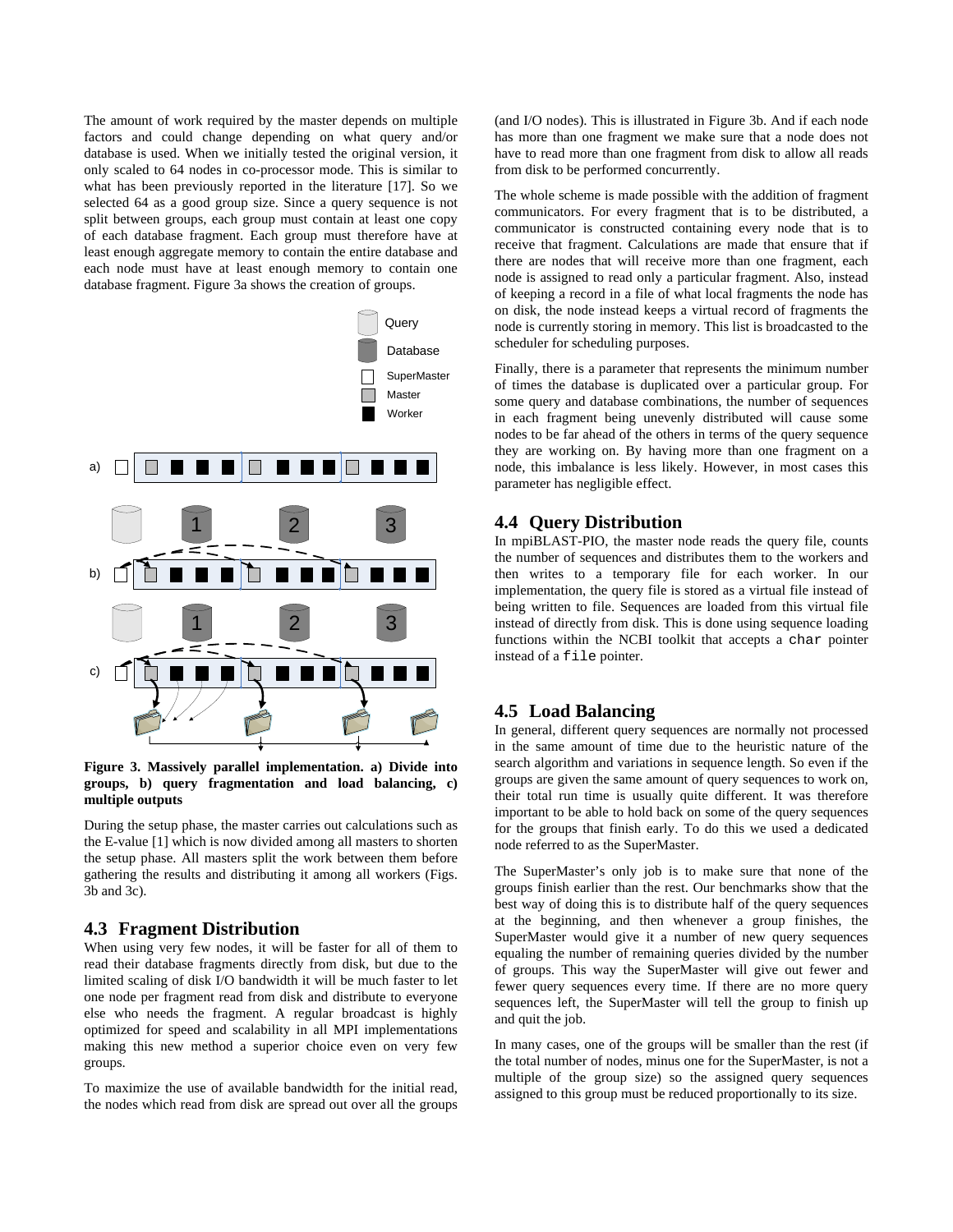The rationale behind this is that the worker should at least manage to do its part of the remaining queries. Even if the new query sequences would require more work than the other sequences, it already had a head start since it was the first group to finish with its previous batch.

This scheme results in more and more work for the SuperMaster. In order to prevent the groups from spending too much time waiting for the SuperMaster at the end, we set a minimum number of queries to distribute. The ideal number for this is also dependent on the query and database. The more work required for each query sequence, the smaller this number should be, and the more groups there are, the larger this number should be. Our benchmarks show that *five* is a good number for all the tests we have done in this paper.

### **5. Performance Results**

#### **5.1 Queries and Databases**

The query used in this study corresponds to *Arabidopsis thaliana*. This is a model organism for studying plant genetics. This query was further subdivided into small, medium and large query sets containing 200, 1168 and 28014 sequences, respectively. This set was obtained from a previous study [22,23].

We used two databases to carry out all the performance experiments. These databases are maintained by NCBI [24]. The first database is the non-redundant (NR) protein database. The version that we downloaded contains 2,451,907 sequences with a total of 830,525,235 letters. The second database is the NT database. The version that we downloaded has 4,218,264 sequences with a total of 17,671,372,779 letters.

### **5.2 Results**

The evaluation of the massively parallel version of mpiBLAST-PIO was carried out using two of the programs available as part of the BLAST suite of programs. The first program that we tested is blastx. This program uses an algorithm to compare the six-frame translation of our query sets (nucleotides) against the protein NR database. The second program that we tested corresponds to blastn. This program uses an algorithm to compare a nucleotide query sequence against a nucleotide database – in our case, the NT database.

Fig. 4 illustrates the results of comparing three queries of three different sizes on the NR database. We label the query sizes as small, medium, and large. This figure shows that scalability is a function of the query size. The small query scales to approximately 1024 nodes in co-processor mode with a parallel efficiency of 72% were the large query scales to 8192 nodes with a parallel efficiency of 74%. We did not have the opportunity to test beyond 8192 nodes for this database.

Table 1 summarizes the total execution time in seconds for 32 to 8192 nodes, which is the basis for Fig. 4. All the runs were carried out in co-processor mode. All benchmarks were run with a group size of 64. The NR database was fragmented into 31 fragments.



**Figure 4. Scaling chart for queries run versus the NR database. From the top, the thick solid line corresponds to ideal scaling; the thin solid line corresponds to the large query; the dashed line corresponds to the medium query; the dotted line corresponds to the small query.** 

**Table 1. Total execution times for queries run versus the NR database.** 

| Nodes <sup>a</sup> | Small <sup>b</sup> | Medium <sup>b</sup> | Largeb |
|--------------------|--------------------|---------------------|--------|
| 32                 | 721.8              | 4073.9              |        |
| 64                 | 334.1              | 1963.9              |        |
| 128                | 171.7              | 993.7               |        |
| 256                | 96.2               | 504.0               |        |
| 512                | 50.0               | 251.4               | 5620.6 |
| 1024               | 31.5               | 131.2               | 2863.0 |
| 2048               | 21.3               | 73.4                | 1484.6 |
| 4096               |                    | 50.3                | 796.7  |
| 8192               |                    |                     | 479.2  |

<sup>a</sup> All runs in co-processor mode

<sup>b</sup> All timings in seconds

Fig. 5 shows the results of comparing the same three queries but on the NT database, which is several orders of magnitude larger than the NR database. This plot also illustrates similar results as in the case of Fig. 4. Scalability for the small query is not very high, almost linear scaling up to 128 nodes (87%) in co-processor mode and continues to slightly scale up to about 1024 nodes where the parallel efficiency drops to 22%. The medium query shows a parallel efficiency of 61% at 1024 nodes. On the other hand, the large query shows almost linear scaling up to 2048 nodes in co-processor mode (93%) and continues to scale to 8192 nodes (70%) and 16384 (55%).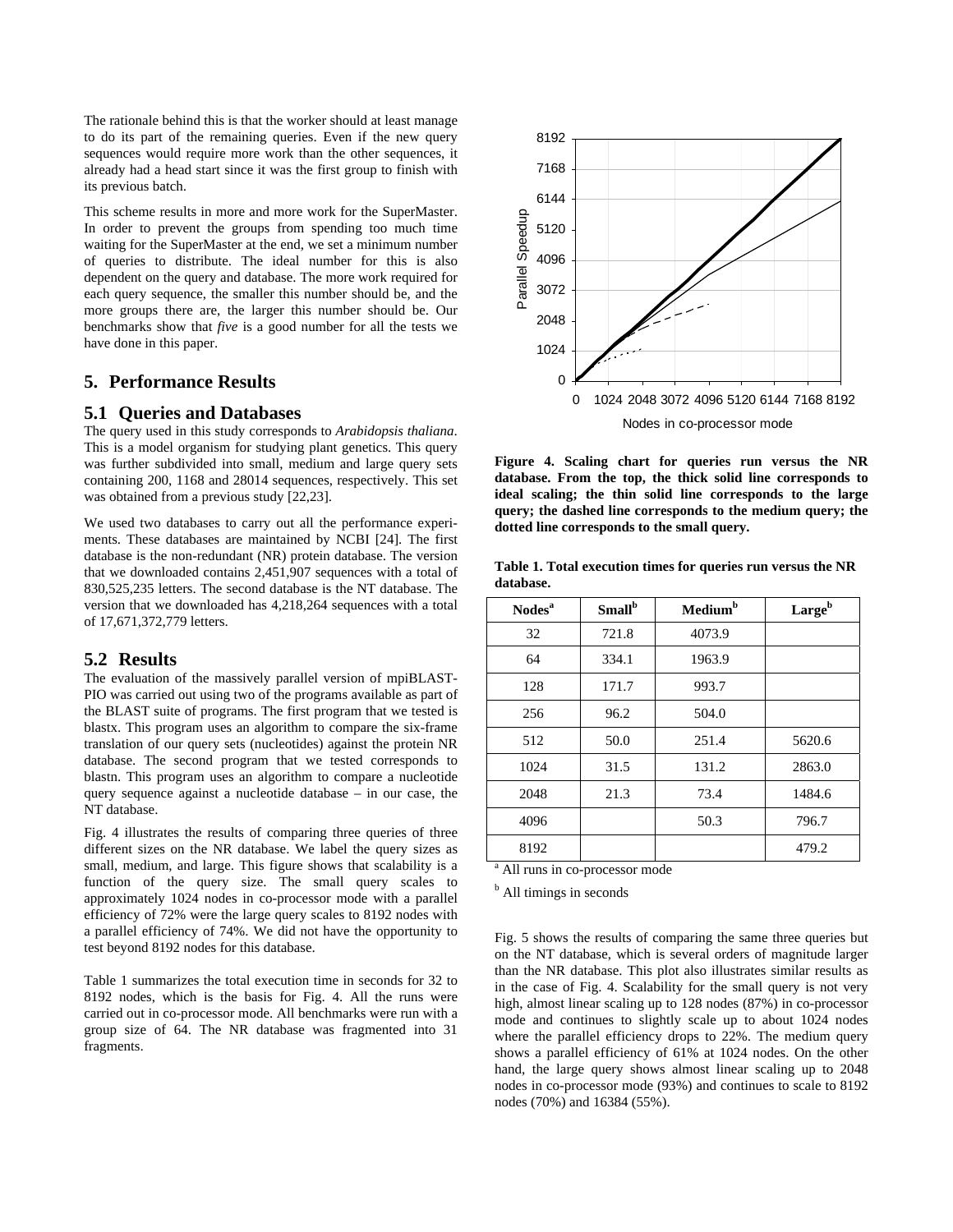

**Figure 5. Scaling chart for queries run versus the NT database. From the top, the thick solid line corresponds to ideal scaling; the thin line corresponds to the large query; the dashed line corresponds to the medium query; the dotted line corresponds to the small query.** 

Table 2 summarizes the total execution time in seconds for 64 to 16384 nodes which is the basis for Fig. 5. All the runs were carried out in co-processor mode. All benchmarks were run with a group size of 64. The NT database was divided into 127 fragments.

| Table 2. Total execution time for queries run versus the NT<br>database. |                           |                     |                    |  |  |
|--------------------------------------------------------------------------|---------------------------|---------------------|--------------------|--|--|
| Nodes <sup>a</sup>                                                       | <b>Small</b> <sup>b</sup> | Medium <sup>b</sup> | Large <sup>b</sup> |  |  |

| Nodes <sup>a</sup> | Small <sup>b</sup> | Medium <sup>b</sup> | Largeb |
|--------------------|--------------------|---------------------|--------|
| 64                 | 435.8              | 2395.2              |        |
| 128                | 250.6              | 1374.9              |        |
| 256                | 193.7              | 690.2               |        |
| 512                | 142.9              | 416.1               | 7108.0 |
| 1024               | 125.3              | 244.2               | 3589.6 |
| 2048               | 111.6              | 178.4               | 1895.7 |
| 4096               |                    |                     | 1037.1 |
| 8192               |                    |                     | 636.3  |
| 16384              |                    |                     | 402.9  |

### **6. DISCUSSION**

The original version of mpiBLAST-PIO only scaled to approximately 64 nodes in co-processor mode on BG/L. This is consistent with previous studies of mpiBLAST on BG/L [22,23]. This was due to a combination of limitations of dividing the database, the number of files that could be open at the same time, and the number of compute nodes on BG/L [22,23]. In order to overcome these limitations we needed to implement functionality

available as part of pioBLAST, but not yet implemented as part of mpiBLAST-PIO. This has been shown to make a significant difference in terms of performance on a system like BG/L [22].

The first step to achieve scalability required the elimination of I/O. This was accomplished via the VFM. In previous studies, different attempts have been tried to improve I/O performance [22]. These included a server on a remote system (front-end) to read databases and then distribute them to the BG/L nodes [22,23] and the use of multiple identical file systems as an alternate method to improve I/O [22]. In our work, the database distribution is carried out by having only one worker reading a fragment of the database and then distributing it via broadcast. This type of communication is highly optimized on BG/L [11]. In addition, the query is read by the master and distributed as well. This approach showed to be efficient for the cases tested in this study.

The use of multiple masters is also proved to be important to be able to scale almost linearly (when compared to ideal scaling) for the queries and databases (medium and large) tested here. Also, key to the multiple masters scheme was the selection of the size of the groups. The worker-to-master ratio was set to 63 (64 nodes in a group) as this was tested to be the size at which optimum performance was achieved. Fig. 6 illustrates the effect of group sizes using the medium query and the NR database. The peak or optimal performance occurs with a group size of 64. The pattern observed in Fig. 6 is dependent on multiple factors that play a role when group size changes. First is the number of masters, when the group size is 64, there are precisely 8 masters. At a group size of 63 the last master has a group of only 7. Though attempts were made to make sure each group gets a fair amount of work, it is desirable that all groups have the same size.

Another factor occurs during the setup phase. Adding more masters means more nodes working on the E-value calculations. However, while each additional master speeds up the setup phase, it reduces the number of total workers. In many cases for small queries on large databases, the setup phase will dominate the total run time, and it would be beneficial to have more masters; but otherwise, the optimal group size is dependent on how many workers can handle in the main phase.



**Figure 6. Run time as a function of group sizes using 512 nodes in co-processor mode with the medium query and NR database.**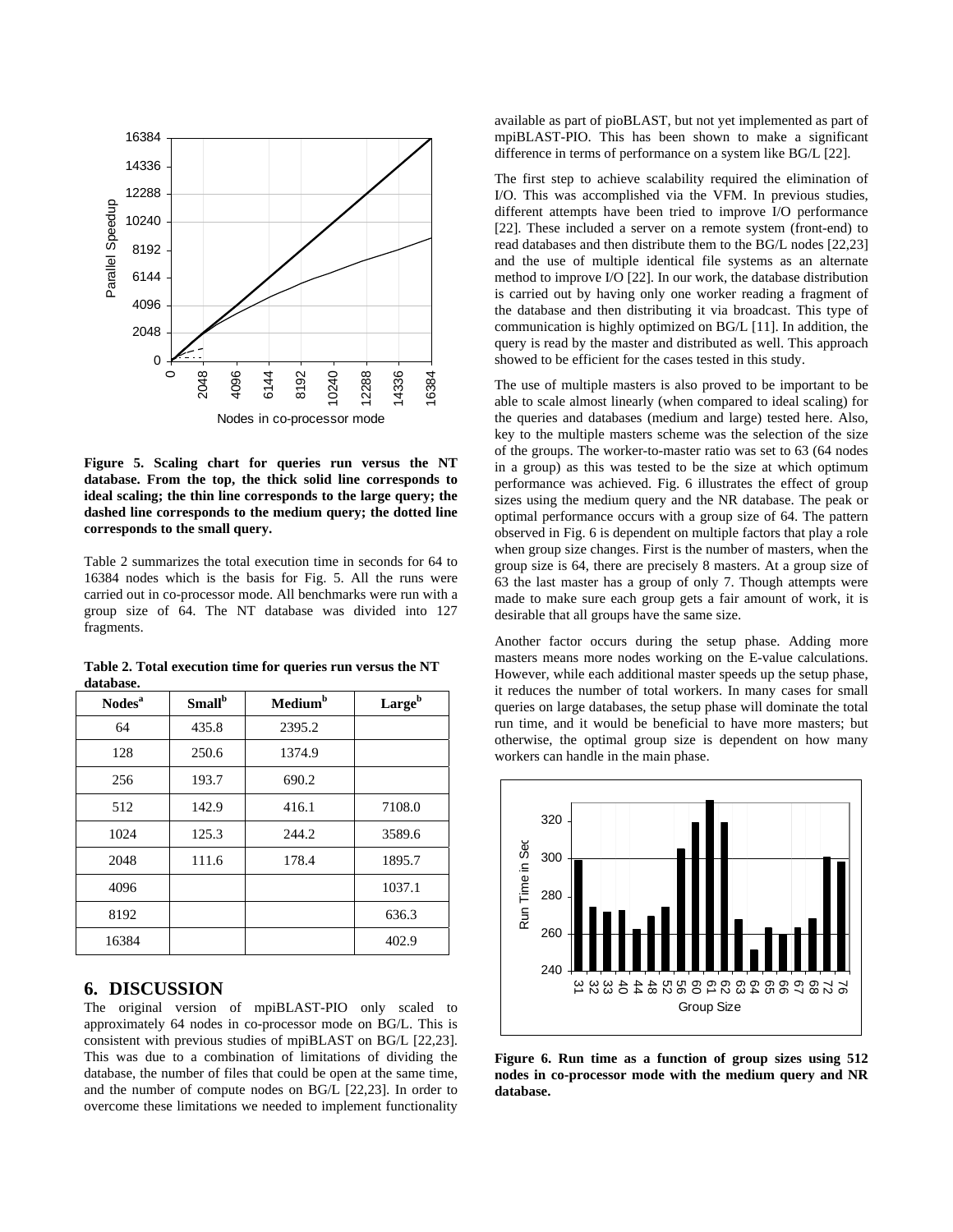Load balancing is important as well since due to the heuristic nature of BLAST not all searches using different sequences take an equal amount of time. This is where the SuperMaster helped improve scalability. The SuperMaster oversees the work being carried out by all the groups and makes sure that there are no idle groups for long periods of time, hence improving load balance.

What percentage of the query is initially distributed (as long as the percentage is not too large, 50% is certainly reasonable) or how many queries are given at a time in the beginning is not very important. We found that distributing either 1000 queries, 2000 queries, or 3000 queries at the beginning had no effect on the overall run time. The minimum distribution number, however, did have an effect (See Fig. 7).



**Figure 7. Performance as a function of minimum query packet size distribution.** 

Towards the end of the run, generally the fewer queries distributed the better (to a reasonable limit). If the query distribution amount is unreasonably low, the SuperMaster will get flooded with requests, but if it is too high, the queries will not be effectively load balanced.

A combination of eliminating I/O, proper database distribution, query distribution, multiple masters, and load balancing shows that our improvements combined with the BG/L architecture allows very high throughput on at least 4096 nodes. When the number of query sequences drops, there will be fewer and fewer jobs to distribute resulting in lower efficiency, as shown in Figs. 4 and 5.

### **7. CONCLUSIONS**

This paper proposes a parallel scheme to increase scalability of the popular mpiBLAST-PIO program. In this work we have shown that our new implementation shows good scalability on a massively parallel system. mpiBLAST-PIO now scales to thousands of processors for the cases tested here. We report several levels of optimization, starting with storing files in memory, the introduction of a multiple masters configuration,

fragment distribution and load balancing. With this new implementation, we have demonstrated that for the cases tested here, mpiBLAST-PIO is well suited for a system with thousands of distributed compute nodes. The scalability is nearly linear for all the hardware configurations tested in this study.

### **8. ACKNOWLEDGMENTS**

We would like to thank Carl Obert for his support and valuable discussions on this work. We also would like to thank the Extreme Blue and Speed Team programs at IBM Rochester Minnesota, sponsors of this project. We especially would like to thank the staff members at the OnDemandCenter, Cindy Mestad, Steven M Westerbeck, and Geoffrey S Costigan and the Deep Computing Institute at IBM Watson, Fred Mintzer for providing valuable resources and assistance throughout the entirety of this project. We also would like to thank Huzefa Rangwala for his assistance and sharing with us his pioBLAST work on Blue Gene/L.

### **9. REFERENCES**

- [1] Altschul, S., Gish, W., Miller, M., Myers, E., and Lipman, D. J. "Basic Local alignment Search Tool," *Journal of Molecular Biology*, vol. 215, pp. 403-410, 1990.
- [2] Galperin, M. Y. "The Molecular Biology Database Collection: Update," *Nucleic Acids Research*, vol. 34, pp. D3-D5, 2006.
- [3] Benson, D. A., Karsch-Mizrachi, I., Lipman, D. J., Ostell, J., and Wheeler, D. L. "GenBank," *Nucleic Acids Research*, vol. 34, pp. D16-D20, 2006.
- [4] Huai-hsin Chi, E., Shoop, E., Carlis, J., Retzel, E., and Riedl, J. "Efficiency of Shared-Memory Multiprocessors for a Genetic Sequence Similarity Search Algorithm," 1997. http://www-users.cs.umn.edu/~echi/papers/perf/perf.html.
- [5] Altschul,, S., Madden, T. L., Schaffer, A. A., Zheng, J., Zhang, Z., Miller, M., Lipman, D. J. "Gapped BLAST and PSI-BLAST. A New Generation of Protein Database Search Programs," *Nucleic Acid Research*, vol. 25, pp. 3389-3402, 1997.
- [6] Ching, A., Feng, W. –C., Lin, H., Ma, Y., Chodhary, A. "Exploring I/O for Parallel Sequence-Search Tools with S3aSim," *15th IEEE International Symposium on High Performance Distributed Computing*, pp. 229-240, 2006.
- [7] Gardner, M. K., Feng, W. –C., Archuleta, J., Lin, H, Ma, X., "Parallel Genomic Sequence-Searching on an Ad-Hoc Grid: Experiences, Lessons Learned, and Implications," *Supercomputing 2006*, Florida.
- [8] Jiang, K., Thorse, O, Peters, A., Smith, B., and Sosa, C. P., "An Efficient Parallel Implementation of the Hidden Markov Methods on a Massively Parallel System," *IEEE Transactions on Parallel and Distributed Systems* 2007, accepted..
- [9] Sosa, C.P., Accapadi, M., and Atyam, B. V. "BLAST Throughput Benchmarks: mmap versus read," *in Performance Marketing Council 2003*, Ed. Stahl, E., *REDP-3692-00*, IBM Corporation, International Technical Support Organization, Austin, TX, 2003. http://publib-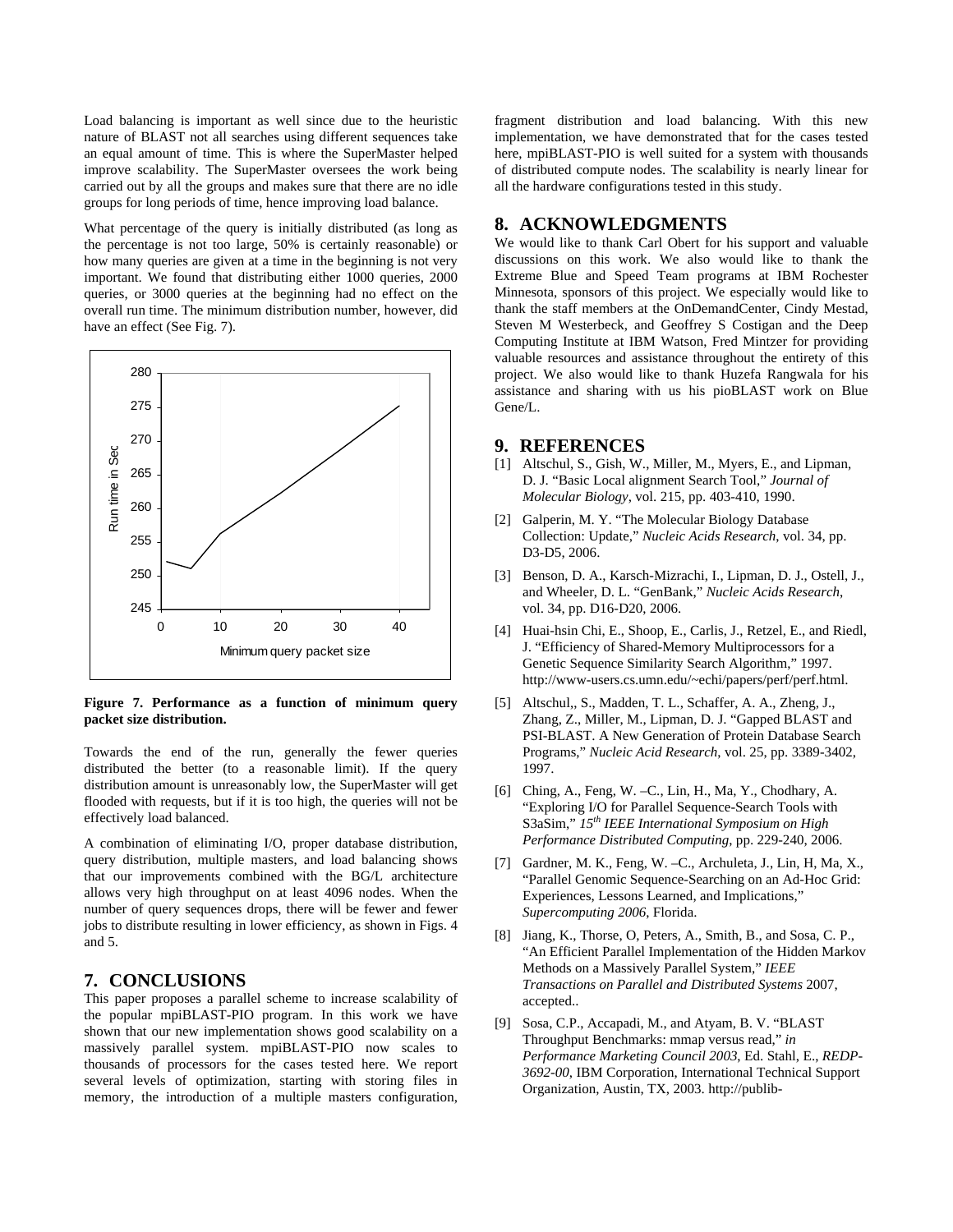b.boulder.ibm.com/Redbooks.nsf/RedpaperAbstracts/redp36 92.html?Open

[10] Sosa, C. P., Tu, Z. J., and Fast, P. L. "Some Practical Suggestions for Performing NCBI BLAST Benchmarks on a pSeries 690 System," *REDP-0437-00*, IBM Corporation, International Technical Support Organization Austin, TX, 2002. http://www.redbooks.ibm.com/abstracts/redp0437.html?Ope

n

- [11] Lascu, O., Allsopp, N., Vezolle, P., Follows, J., Hennecke, M., Ishibashi, F., Paolini, M., Prakash, S., Reddy, H., Sosa, C. P., Tabary, A., Quintero, D. "Unfolding the IBM Server Blue Gene Solution," *SG24-6686-00*, IBM Corporation, International Technical Support Organization, Poughkeepsie, NY, 2005, http://www.redbooks.ibm.com/abstracts/sg246686.html?Ope n
- [12] Braun, R. C., Pedretti, K. T., Casavart, T. L., Sheetz, T. E., Birkett, C. L., and Roberts, C. A. "Parallelization of Local BLAST Service on Workstation Clusters," *Future Generation Computer Systems*, vol. 17, pp. 745-754, 2001.
- [13] Darling, A., Carey, L., and Feng, W.-C., "The Design, Implementation, and Evaluation of mpiBLAST," *Proc 4th International Conference on Linux Clusters* in conjunction with *ClusterWorld*, 2003.
- [14] Lin, H., Ma, X., Chandramohan, P., Geist, A., and Samatova, N., "*Efficient Data Access for Parallel BLAST*," *Proc. 19th International Parallel and Distributed Processing Symp. (IPDPS)*, 2005.
- [15] Message Passing Interface Forum. MPI: Message-Passing Interface Standard, June 1995.
- [16] Nieplocha, J., Harrison, R., and Littlefield, R. "Global" Arrays: A Nonuniform Memory Access Programming Model for High-Performance Computing," *J. Supercomputing* vol. 10, pp. 197-220, 1996.
- [17] Oehmen, C. and J. Nieplocha, "ScalaBLAST: A Scalable Implementation of BLAST for High-Performance Data-Intensive Bioinformatics Analysis," *IEEE Transactions on Parallel and Distributed Systems*, vol. 17, pp. 740-749, 2006.
- [18] Meng, X. and Chaudhary, V. "Bio-Sequence Analysis with Cradle's 3SoCTM Software Scalable System on Chip," *Proc. ACM Symp. Applied Computing*, 2004.
- [19] Muriki, K., Underwood, K., and Sass, R. "RC-BLAST: Towards a Portable, Cost-Effective Open Source Hardware Implementation," *Proc. HICOMB 2005, 4th IEEE International Workshop on High-Performance Computational Biology*, 2005.
- [20] Bjornson, R., Sherman, A., Weston, S., Willard, N., and Wing, J., "TurboBLAST: A Parallel Implementation of BLAST Built on the TurboHub*,*" *Proc. 16th International Parallel and Distributed Processing Symp. (IPDPS)*, 2002.
- [21] Camp, N., Cofer, H., and Gomperts, R., "High-Throughput BLAST," 1998.
- [22] Bachega, L.; Lantz, E., Moore, N, Rangwala, H., "Life Science Application Analysis Speed Team," *Final Report*, IBM, Rochester, MN, September 2005.
- [23] Rangwala, H., Lantz, E., Musselman, R., Pinnow, K., Smith, B., and Wallenfelt, B. "Massively Parallel BLAST for the Blue Gene/L," *High Availability and Performance Workshop*, 2005. http://xcr.cenit.latech.edu/hapcw2005/papers/final\_bglBLAS T.pdf.
- [24] Standard set of BLAST databases for Nucleotide, Protein, and Translated BLAST searches are made available at: ftp://ftp.ncbi.nih.gov/blast/db/ in pre-formatted format. The FASTA databases reside under the /blast/db/FASTA directory.

# **10. BIOGRAPHY**

**Oystein Thorsen** is a Ph.D. student in the Department of Computer Science at Michigan Technological University. He received a master's degree in Computer Science from Michigan Technological University in 2006 and a Bachelor's degree in Computer Engineering from Agder University College, Norway, in 1999. During this time he has also worked as a Research Assistant, working on various topics related to high-performance computing and Unified Parallel C. He is currently part of the coop program at IBM Rochester working on Life Science applications for the Blue Gene Software development team.

**Brian Smith** received a M.S. degree in Computer Engineering from Iowa State University in January 2005. He received B.S. degrees in both computer engineering and electrical engineering from Iowa State University in 2000. He currently works at IBM in Rochester, MN on the Blue Gene supercomputers. His job responsibilities include the communications stack for Blue Gene and applications porting and optimizing. He previously worked on high-performance computing at the US DOE Ames Laboratory Research lab. He is a member of the IEEE.

**Carlos P Sosa** is a Senior Technical Staff Member in the Systems and Technology Group of IBM and the technical lead of the Chemistry and Life Sciences team in the Blue Gene/L development group. His work is on scientific applications with emphasis in Life Sciences, parallel programming, benchmarking, and performance tuning. He has authored and coauthored multiple peer-reviewed papers. He also coauthored two IBM RedBooks: Unfolding the IBM eServer Blue Gene Solution and Advanced POWER Virtualization on IBM eServer p5 Servers: Architecture and Performance Considerations. He received a Ph.D. degree in Physical Chemistry from Wayne State University and completed post-doctoral work at the Pacific Northwest National Laboratory. His research areas of interest are in future POWER architectures, massively parallel computing and cellular molecular biology. He is a member of the IEEE Society, American Chemical Society, and International Society for Computational Biology.

**Karl Jiang** is currently an undergraduate at the University of Miami studying computer engineering, physics, and mathematics, and is currently working as part of the a co-op program at IBM Rochester. He works on parallelizing Life Sciences applications on the Blue Gene massively parallel supercomputer.

**Heshan Lin** is currently a Ph.D. student of Department of Computer Science at North Carolina State University (NCSU). His research mainly focuses on high-performance computing, parallel I/O and distributed computing. He received a Bachelors of Arts in Applied Mathematics from South China University of Technology in 1998, and Masters of Science in Computer Science